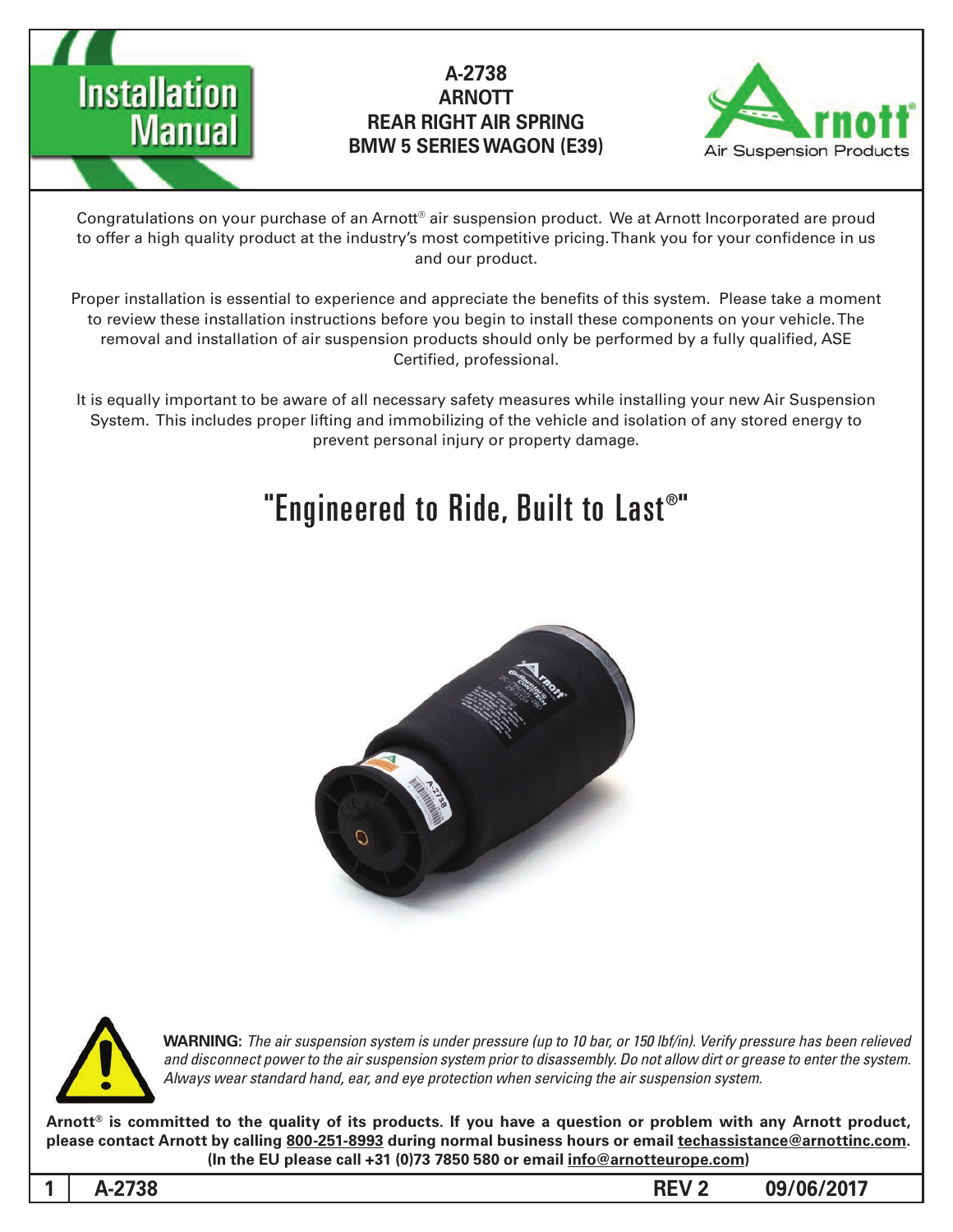



# **GENERAL INFORMATION:**

Reading this manual signifies your agreement to the terms of the general release, waiver of liability, and hold harmless agreement, the full text of which is available at www.arnottinc.com.

- Not to be stored below  $5^{\circ}$ F (-15 $^{\circ}$ C) or above 122 $^{\circ}$ F (50 $^{\circ}$ C).
- Avoid damage to air lines and cables.
- Removal and installation is only to be performed by fully qualified personnel.
- Use car manufacturer's diagnostic software.

**CAUTION:** Damage to the vehicle and air suspension system can be incurred if work is carried out in a manner other than specified *in the instructions or in a different sequence.* 



 *to how on manual s'owner your consult components electric with working while circuits short of possibility the avoid To* disconnect your battery.



*Consult your vehicle owner's manual, service manual, or car dealer for the correct jacking points on your vehicle and for* additional care, safety and maintenance instructions. Under no circumstances should any work be completed underneath the vehicle if it is not adequately supported, as serious injuries and death can occur.

#### **REAR AIR SPRING REMOVAL**

1. LIFT VEHICLE AND REMOVE REAR WHEEL. (FIGURE 1)



**FIGURE 1** 

2. LIFT THE REAR HATCH TO ACCESS THE REAR CARGO AREA.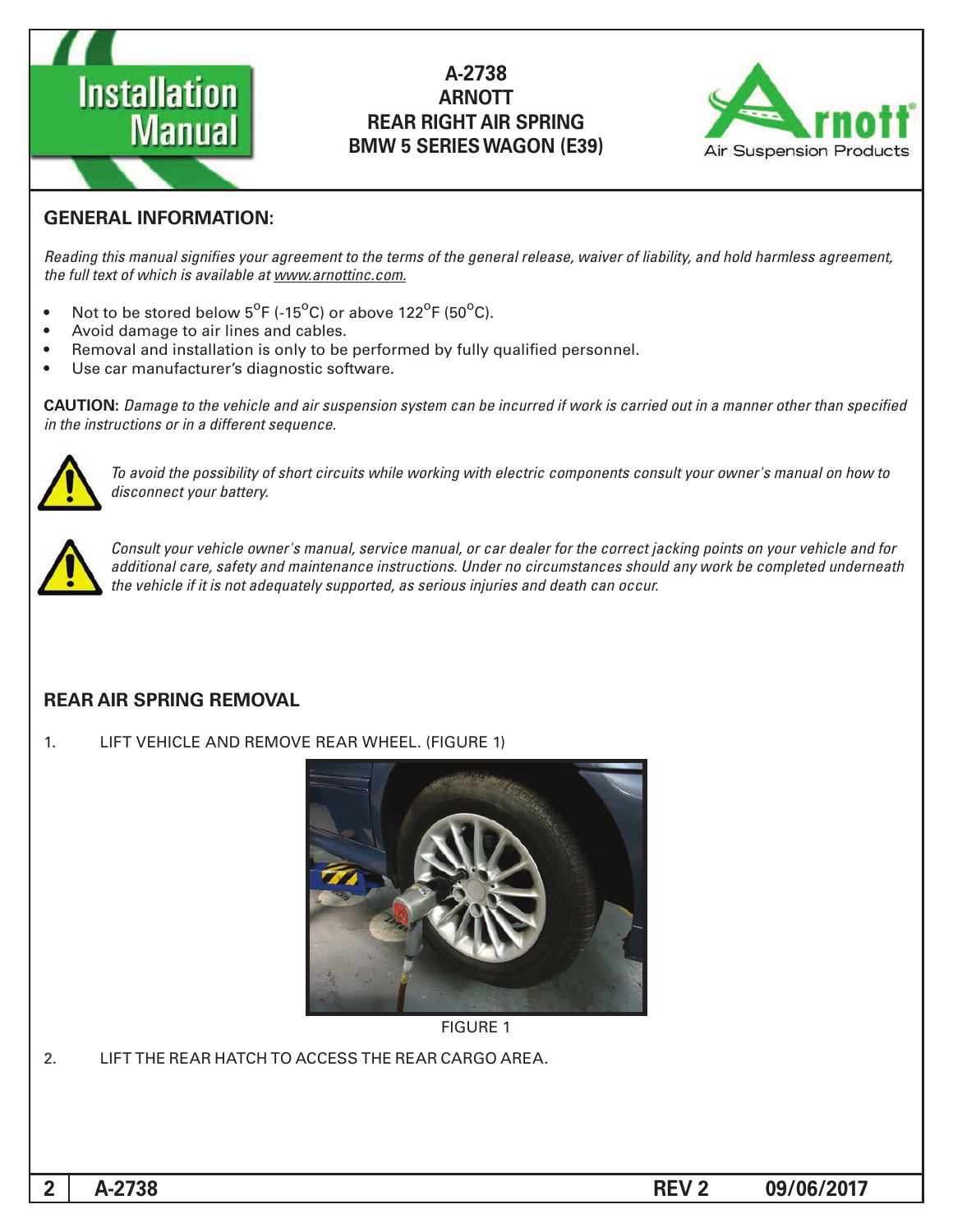



3. REMOVE THE TIE-DOWN ANCHORS. LIFT AND REMOVE THE FLOOR TO ACCESS THE TOP OF THE AIR SPRINGS. (FIGURES 2, 3, 4)



2 FIGURE



**FIGURE 3** 



4 FIGURE

4. CAREFULLY LOOSEN AND REMOVETHE AIR LINETO DEFLATETHE REAR AIR SPRING. (FIGURES 5, 6)



**FIGURE 5** 



**FIGURE 6**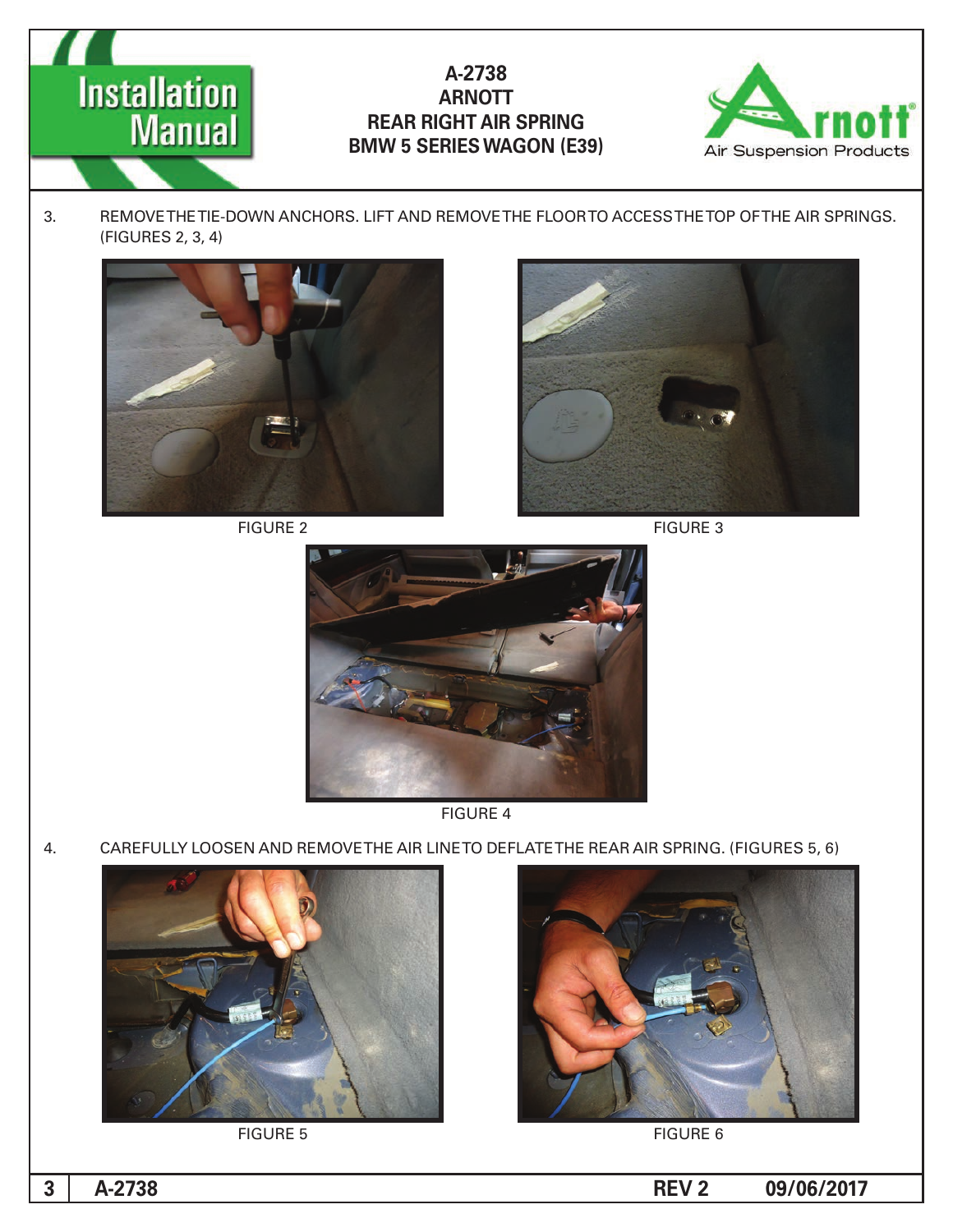



5. REMOVE THE LARGER AIR LINE CLIP FROM THE AIR FITTING AND DISCARD. PULL UP ON THE AIR LINE FITTING TO DISCONNECT IT FROM THE TOP OF THE AIR SPRING. (FIGURES 7, 8)







6. REMOVE THE TWO (2) TOP MOUNT RETAINING CLIPS AND DISCARD. (FIGURE 9)



**FIGURE 9** 

7. REMOVE THE BOTTOM PISTON RETAINING BOLT. (FIGURE 10)



**FIGURE 10**